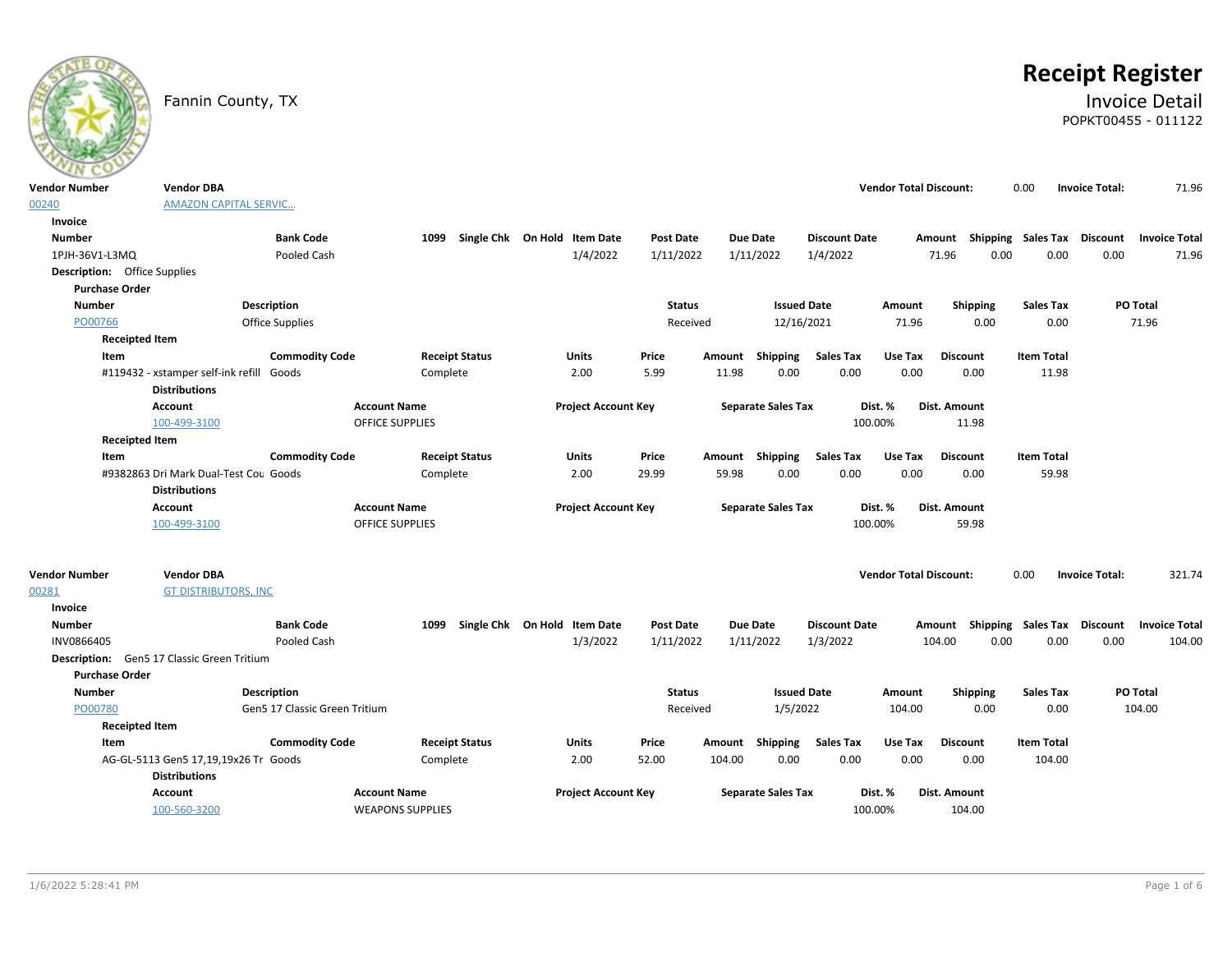| Invoice                  |                                                      |                                  |                           |                       |                              |                  |                    |                           |                      |                               |                           |                   |                       |                      |
|--------------------------|------------------------------------------------------|----------------------------------|---------------------------|-----------------------|------------------------------|------------------|--------------------|---------------------------|----------------------|-------------------------------|---------------------------|-------------------|-----------------------|----------------------|
| <b>Number</b>            |                                                      | <b>Bank Code</b>                 | 1099                      |                       | Single Chk On Hold Item Date | <b>Post Date</b> | <b>Due Date</b>    |                           | <b>Discount Date</b> |                               | Amount Shipping Sales Tax |                   | <b>Discount</b>       | <b>Invoice Total</b> |
| INV0873367               |                                                      | Pooled Cash                      |                           |                       | 1/4/2022                     | 1/11/2022        | 1/11/2022          |                           | 1/4/2022             |                               | 39.76<br>0.00             | 0.00              | 0.00                  | 39.76                |
| <b>Description:</b> Ammo |                                                      |                                  |                           |                       |                              |                  |                    |                           |                      |                               |                           |                   |                       |                      |
| <b>Purchase Order</b>    |                                                      |                                  |                           |                       |                              |                  |                    |                           |                      |                               |                           |                   |                       |                      |
| <b>Number</b>            |                                                      | <b>Description</b>               |                           |                       |                              | <b>Status</b>    |                    | <b>Issued Date</b>        |                      | Amount                        | <b>Shipping</b>           | <b>Sales Tax</b>  |                       | PO Total             |
| PO00360                  |                                                      | Ammo                             |                           |                       |                              |                  | Partially Received | 3/17/2021                 |                      | 39.76                         | 0.00                      | 0.00              |                       | 39.76                |
| <b>Receipted Item</b>    |                                                      |                                  |                           |                       |                              |                  |                    |                           |                      |                               |                           |                   |                       |                      |
| Item                     |                                                      | <b>Commodity Code</b>            |                           | <b>Receipt Status</b> | <b>Units</b>                 | Price            | Amount Shipping    |                           | Sales Tax            | Use Tax                       | <b>Discount</b>           | <b>Item Total</b> |                       |                      |
| .45 Auto                 |                                                      | Goods                            | Complete                  |                       | 2.00                         | 19.88            | 39.76              | 0.00                      | 0.00                 | 0.00                          | 0.00                      | 39.76             |                       |                      |
|                          | <b>Distributions</b>                                 |                                  |                           |                       |                              |                  |                    |                           |                      |                               |                           |                   |                       |                      |
|                          | <b>Account</b>                                       |                                  | <b>Account Name</b>       |                       | <b>Project Account Key</b>   |                  |                    | <b>Separate Sales Tax</b> | Dist. %              |                               | Dist. Amount              |                   |                       |                      |
|                          | 100-560-3200                                         |                                  | <b>WEAPONS SUPPLIES</b>   |                       |                              |                  |                    |                           | 100.00%              |                               | 39.76                     |                   |                       |                      |
| Invoice                  |                                                      |                                  |                           |                       |                              |                  |                    |                           |                      |                               |                           |                   |                       |                      |
| <b>Number</b>            |                                                      | <b>Bank Code</b>                 | 1099                      |                       | Single Chk On Hold Item Date | <b>Post Date</b> | <b>Due Date</b>    |                           | <b>Discount Date</b> |                               | Amount Shipping Sales Tax |                   | Discount              | <b>Invoice Total</b> |
| INV0875302               |                                                      | Pooled Cash                      |                           |                       | 1/4/2022                     | 1/11/2022        | 1/11/2022          |                           | 1/4/2022             | 177.98                        | 0.00                      | 0.00              | 0.00                  | 177.98               |
| Description: Uniform     |                                                      |                                  |                           |                       |                              |                  |                    |                           |                      |                               |                           |                   |                       |                      |
| <b>Purchase Order</b>    |                                                      |                                  |                           |                       |                              |                  |                    |                           |                      |                               |                           |                   |                       |                      |
| <b>Number</b>            |                                                      | Description                      |                           |                       |                              | <b>Status</b>    |                    | <b>Issued Date</b>        |                      | Amount                        | <b>Shipping</b>           | <b>Sales Tax</b>  |                       | PO Total             |
| PO00688                  |                                                      | Uniform                          |                           |                       |                              | Received         |                    | 10/21/2021                |                      | 177.98                        | 0.00                      | 0.00              |                       | 177.98               |
| <b>Receipted Item</b>    |                                                      |                                  |                           |                       |                              |                  |                    |                           |                      |                               |                           |                   |                       |                      |
| Item                     |                                                      | <b>Commodity Code</b>            |                           | <b>Receipt Status</b> | <b>Units</b>                 | Price            | Amount Shipping    |                           | <b>Sales Tax</b>     | Use Tax                       | <b>Discount</b>           | <b>Item Total</b> |                       |                      |
|                          | ELB-V4112B-2XLR Body Shield Ext Goods                |                                  | Complete                  |                       | 2.00                         | 88.99            | 177.98             | 0.00                      | 0.00                 | 0.00                          | 0.00                      | 177.98            |                       |                      |
|                          | <b>Distributions</b>                                 |                                  |                           |                       |                              |                  |                    |                           |                      |                               |                           |                   |                       |                      |
|                          | <b>Account</b>                                       |                                  | <b>Account Name</b>       |                       | <b>Project Account Key</b>   |                  |                    | <b>Separate Sales Tax</b> | Dist. %              |                               | Dist. Amount              |                   |                       |                      |
|                          | 100-560-3950                                         |                                  | UNIFORMS/OTHER            |                       |                              |                  |                    |                           | 100.00%              |                               | 177.98                    |                   |                       |                      |
|                          |                                                      |                                  |                           |                       |                              |                  |                    |                           |                      |                               |                           |                   |                       |                      |
| <b>Vendor Number</b>     | <b>Vendor DBA</b>                                    |                                  |                           |                       |                              |                  |                    |                           |                      | <b>Vendor Total Discount:</b> |                           | 0.00              | <b>Invoice Total:</b> | 1,200.00             |
| <b>VEN02799</b>          | <b>MAXPRO ENTERPRISES</b>                            |                                  |                           |                       |                              |                  |                    |                           |                      |                               |                           |                   |                       |                      |
| Invoice                  |                                                      |                                  |                           |                       |                              |                  |                    |                           |                      |                               |                           |                   |                       |                      |
| <b>Number</b>            |                                                      | <b>Bank Code</b>                 | 1099                      |                       | Single Chk On Hold Item Date | <b>Post Date</b> | <b>Due Date</b>    |                           | <b>Discount Date</b> |                               | Amount Shipping Sales Tax |                   | Discount              | <b>Invoice Total</b> |
| 2542                     |                                                      | Pooled Cash                      | Y                         |                       | 1/4/2022                     | 1/11/2022        | 1/11/2022          |                           | 1/4/2022             | 1,200.00                      | 0.00                      | 0.00              | 0.00                  | 1,200.00             |
|                          | <b>Description:</b> Janitorial Services for December |                                  |                           |                       |                              |                  |                    |                           |                      |                               |                           |                   |                       |                      |
| <b>Purchase Order</b>    |                                                      |                                  |                           |                       |                              |                  |                    |                           |                      |                               |                           |                   |                       |                      |
| <b>Number</b>            |                                                      | Description                      |                           |                       |                              | <b>Status</b>    |                    | <b>Issued Date</b>        |                      | Amount                        | <b>Shipping</b>           | <b>Sales Tax</b>  |                       | PO Total             |
| PO00734                  |                                                      | Janitorial Services for December |                           |                       |                              | Received         |                    | 11/29/2021                |                      | 1,200.00                      | 0.00                      | 0.00              |                       | 1,200.00             |
| <b>Receipted Item</b>    |                                                      |                                  |                           |                       |                              |                  |                    |                           |                      |                               |                           |                   |                       |                      |
| Item                     |                                                      | <b>Commodity Code</b>            |                           | <b>Receipt Status</b> | <b>Units</b>                 | Price            | Amount Shipping    |                           | <b>Sales Tax</b>     | Use Tax                       | <b>Discount</b>           | <b>Item Total</b> |                       |                      |
|                          | December - 200 E. 1st Street<br><b>Distributions</b> | Goods                            | Complete                  |                       | 1.00                         | 600.00           | 600.00             | 0.00                      | 0.00                 | 0.00                          | 0.00                      | 600.00            |                       |                      |
|                          |                                                      |                                  |                           |                       |                              |                  |                    |                           |                      |                               |                           |                   |                       |                      |
|                          | <b>Account</b>                                       |                                  | <b>Account Name</b>       |                       | <b>Project Account Key</b>   |                  |                    | <b>Separate Sales Tax</b> | Dist. %              |                               | Dist. Amount              |                   |                       |                      |
|                          | 100-510-4005                                         |                                  | <b>CUSTODIAL SERVICES</b> |                       |                              |                  |                    |                           | 100.00%              |                               | 600.00                    |                   |                       |                      |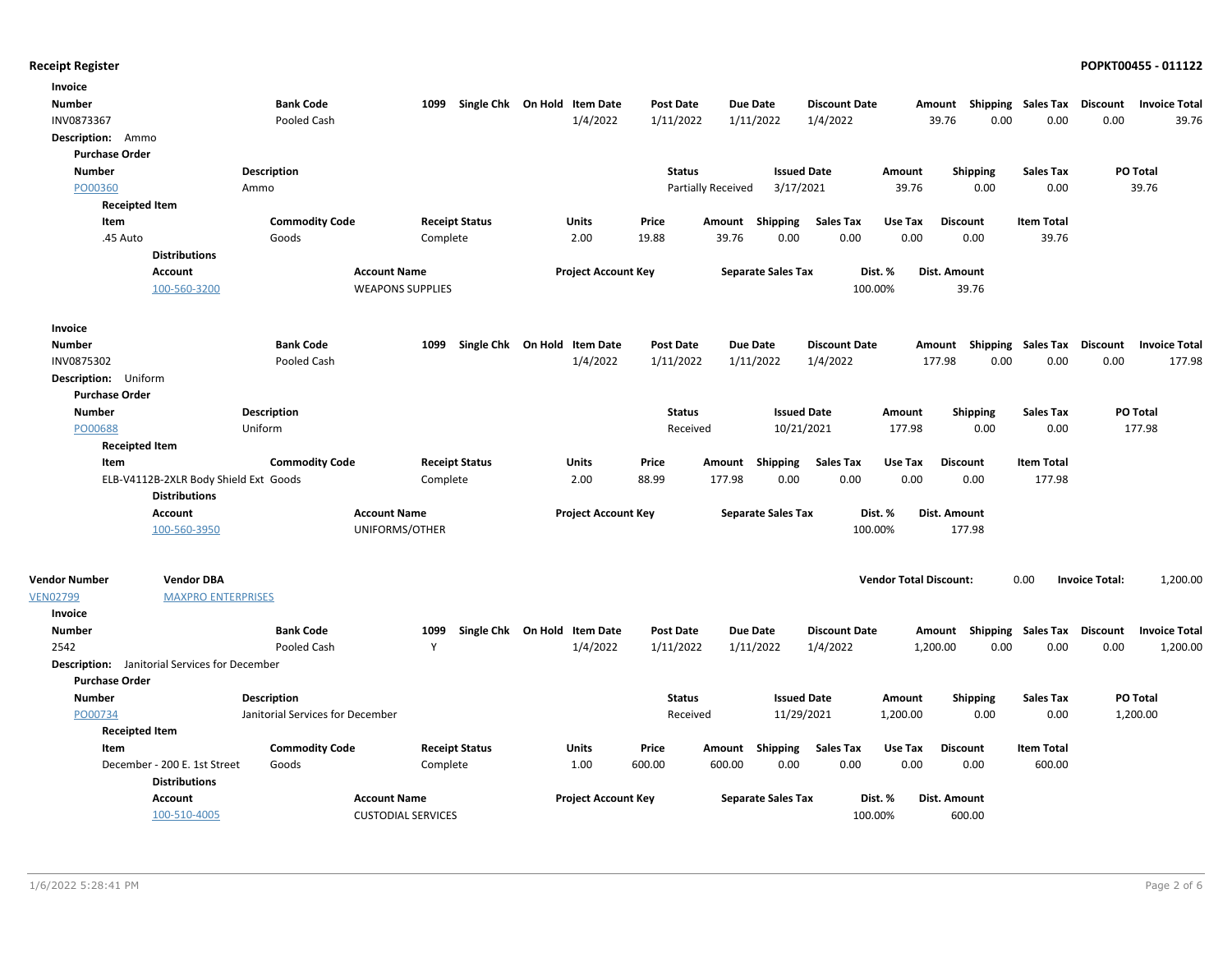|                                     | <b>Receipted Item</b>                |                        |                           |                              |                  |                 |                           |                      |                               |                           |                   |                                    |  |
|-------------------------------------|--------------------------------------|------------------------|---------------------------|------------------------------|------------------|-----------------|---------------------------|----------------------|-------------------------------|---------------------------|-------------------|------------------------------------|--|
| Item                                |                                      | <b>Commodity Code</b>  | <b>Receipt Status</b>     | Units                        | Price            | Amount Shipping |                           | <b>Sales Tax</b>     | Use Tax                       | <b>Discount</b>           | <b>Item Total</b> |                                    |  |
|                                     | December - 800 East 2nd Street       | Goods                  | Complete                  | 1.00                         | 600.00           | 600.00          | 0.00                      | 0.00                 | 0.00                          | 0.00                      | 600.00            |                                    |  |
|                                     | <b>Distributions</b>                 |                        |                           |                              |                  |                 |                           |                      |                               |                           |                   |                                    |  |
|                                     | Account                              |                        | <b>Account Name</b>       | <b>Project Account Key</b>   |                  |                 | <b>Separate Sales Tax</b> | Dist. %              |                               | Dist. Amount              |                   |                                    |  |
|                                     | 100-510-4005                         |                        | <b>CUSTODIAL SERVICES</b> |                              |                  |                 |                           | 100.00%              |                               | 600.00                    |                   |                                    |  |
| Vendor Number                       | <b>Vendor DBA</b>                    |                        |                           |                              |                  |                 |                           |                      | <b>Vendor Total Discount:</b> |                           | 0.00              | 221.99<br><b>Invoice Total:</b>    |  |
| 00216                               | <b>OFFICE DEPOT</b>                  |                        |                           |                              |                  |                 |                           |                      |                               |                           |                   |                                    |  |
| Invoice                             |                                      |                        |                           |                              |                  |                 |                           |                      |                               |                           |                   |                                    |  |
| <b>Number</b>                       |                                      | <b>Bank Code</b>       | 1099                      | Single Chk On Hold Item Date | <b>Post Date</b> | <b>Due Date</b> |                           | <b>Discount Date</b> |                               | Amount Shipping Sales Tax |                   | Discount<br><b>Invoice Total</b>   |  |
| 218664719001                        |                                      | Pooled Cash            |                           | 12/28/2021                   | 1/11/2022        | 1/11/2022       |                           | 12/28/2021           |                               | 221.99<br>0.00            | 0.00              | 0.00<br>221.99                     |  |
| <b>Description: TONER CARTRIDGE</b> |                                      |                        |                           |                              |                  |                 |                           |                      |                               |                           |                   |                                    |  |
| <b>Purchase Order</b>               |                                      |                        |                           |                              |                  |                 |                           |                      |                               |                           |                   |                                    |  |
| <b>Number</b>                       |                                      | <b>Description</b>     |                           |                              | <b>Status</b>    |                 | <b>Issued Date</b>        |                      | Amount                        | Shipping                  | <b>Sales Tax</b>  | PO Total                           |  |
| PO00775                             |                                      | <b>TONER CARTRIDGE</b> |                           |                              | Received         |                 | 1/4/2022                  |                      | 221.99                        | 0.00                      | 0.00              | 221.99                             |  |
|                                     | <b>Receipted Item</b>                |                        |                           |                              |                  |                 |                           |                      |                               |                           |                   |                                    |  |
| Item                                |                                      | <b>Commodity Code</b>  | <b>Receipt Status</b>     | Units                        | Price            | Amount          | <b>Shipping</b>           | <b>Sales Tax</b>     | Use Tax                       | <b>Discount</b>           | <b>Item Total</b> |                                    |  |
| <b>TONER</b>                        |                                      | Goods                  | Complete                  | 1.00                         | 221.99           | 221.99          | 0.00                      | 0.00                 | 0.00                          | 0.00                      | 221.99            |                                    |  |
|                                     | <b>Distributions</b>                 |                        |                           |                              |                  |                 |                           |                      |                               |                           |                   |                                    |  |
|                                     | Account                              |                        | <b>Account Name</b>       | <b>Project Account Key</b>   |                  |                 | <b>Separate Sales Tax</b> | Dist. %              |                               | Dist. Amount              |                   |                                    |  |
|                                     | 100-403-3100                         |                        | OFFICE SUPPLIES           |                              |                  |                 |                           | 100.00%              |                               | 221.99                    |                   |                                    |  |
| Vendor Number                       | <b>Vendor DBA</b>                    |                        |                           |                              |                  |                 |                           |                      | <b>Vendor Total Discount:</b> |                           | 0.00              | <b>Invoice Total:</b><br>23.00     |  |
| 00826                               | PERSONALIZED PRINTING                |                        |                           |                              |                  |                 |                           |                      |                               |                           |                   |                                    |  |
| Invoice                             |                                      |                        |                           |                              |                  |                 |                           |                      |                               |                           |                   |                                    |  |
| Number                              |                                      | <b>Bank Code</b>       | 1099                      | Single Chk On Hold Item Date | <b>Post Date</b> | <b>Due Date</b> |                           | <b>Discount Date</b> |                               | Amount Shipping Sales Tax |                   | Discount<br><b>Invoice Total</b>   |  |
| 108651                              |                                      | Pooled Cash            |                           | 1/4/2022                     | 1/11/2022        | 1/11/2022       |                           | 1/4/2022             |                               | 23.00<br>0.00             | 0.00              | 0.00<br>23.00                      |  |
|                                     | Description: BUSINESS CARDS-Peaco    |                        |                           |                              |                  |                 |                           |                      |                               |                           |                   |                                    |  |
| <b>Purchase Order</b>               |                                      |                        |                           |                              |                  |                 |                           |                      |                               |                           |                   |                                    |  |
| <b>Number</b>                       |                                      | <b>Description</b>     |                           |                              | <b>Status</b>    |                 | <b>Issued Date</b>        |                      | Amount                        | <b>Shipping</b>           | <b>Sales Tax</b>  | PO Total                           |  |
| PO00671                             |                                      | <b>BUSINESS CARDS</b>  |                           |                              | Received         |                 | 10/15/2021                |                      | 23.00                         | 0.00                      | 0.00              | 23.00                              |  |
|                                     | <b>Receipted Item</b>                |                        |                           |                              |                  |                 |                           |                      |                               |                           |                   |                                    |  |
| Item                                |                                      | <b>Commodity Code</b>  | <b>Receipt Status</b>     | Units                        | Price            | Amount Shipping |                           | <b>Sales Tax</b>     | Use Tax                       | <b>Discount</b>           | <b>Item Total</b> |                                    |  |
|                                     | JENNIFER PEACO - BUSINESS CARI Goods |                        | Complete                  | 1.00                         | 23.00            | 23.00           | 0.00                      | 0.00                 | 0.00                          | 0.00                      | 23.00             |                                    |  |
|                                     | <b>Distributions</b>                 |                        |                           |                              |                  |                 |                           |                      |                               |                           |                   |                                    |  |
|                                     | Account                              |                        | <b>Account Name</b>       | <b>Project Account Key</b>   |                  |                 | <b>Separate Sales Tax</b> | Dist. %              |                               | Dist. Amount              |                   |                                    |  |
|                                     | 100-406-3100                         |                        | OFFICE SUPPLIES           |                              |                  |                 |                           | 100.00%              |                               | 23.00                     |                   |                                    |  |
| <b>Vendor Number</b>                | <b>Vendor DBA</b>                    |                        |                           |                              |                  |                 |                           |                      | <b>Vendor Total Discount:</b> |                           | 0.00              | <b>Invoice Total:</b><br>49,612.33 |  |
|                                     |                                      |                        |                           |                              |                  |                 |                           |                      |                               |                           |                   |                                    |  |

VEN02129

PRIORITY PUBLIC SAFETY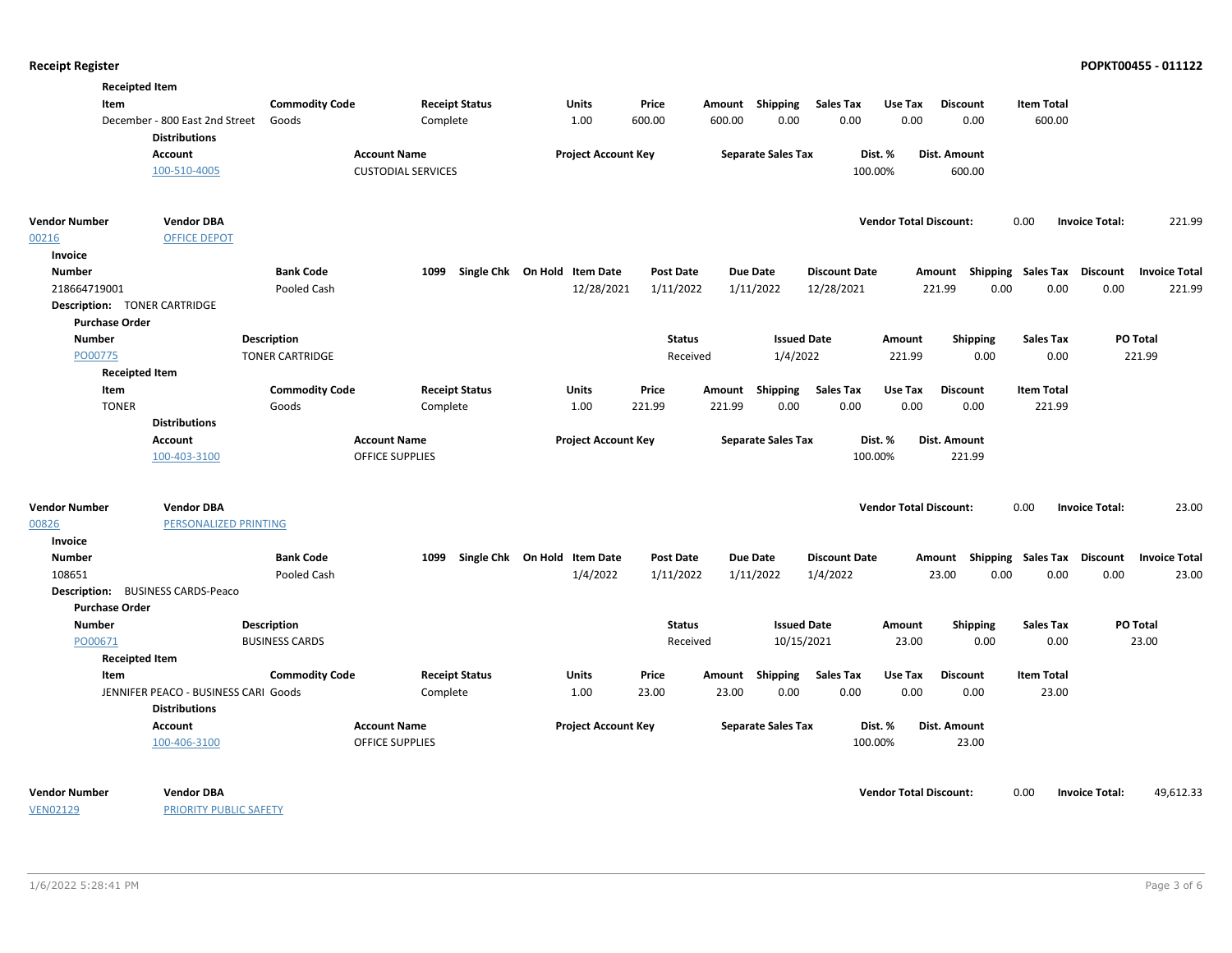| <b>Number</b><br><b>Bank Code</b><br>1099<br>Single Chk On Hold Item Date<br><b>Post Date</b><br><b>Due Date</b><br><b>Discount Date</b><br>Amount Shipping Sales Tax Discount<br>12088<br>Y<br>1/4/2022<br>1/11/2022<br>1/11/2022<br>1/4/2022<br>0.00<br>0.00<br>Pooled Cash<br>49,612.33<br>0.00<br>Description: Patrol Vehicles-Unit 4890<br><b>Purchase Order</b><br><b>Issued Date</b><br>PO Total<br><b>Number</b><br><b>Description</b><br><b>Status</b><br><b>Sales Tax</b><br>Amount<br><b>Shipping</b><br>10/1/2021<br>49,612.33<br>PO00488-R1<br>Patrol Vehicles<br>Partially Received<br>49,612.33<br>0.00<br>0.00<br><b>Receipted Item</b><br>Item<br><b>Commodity Code</b><br><b>Receipt Status</b><br><b>Units</b><br>Price<br>Shipping<br><b>Sales Tax</b><br>Use Tax<br><b>Discount</b><br><b>Item Total</b><br>Amount<br>49,612.33<br>0.00<br>0.00<br>0.00<br>0.00<br><b>Patrol Vehicles</b><br>Goods<br><b>Partially Received</b><br>1.00<br>49,612.33<br>49,612.33<br><b>Distributions</b><br><b>Account</b><br><b>Account Name</b><br><b>Project Account Key</b><br><b>Separate Sales Tax</b><br>Dist. %<br><b>Dist. Amount</b><br>413-419-5750<br>PURCHASE OF AUTOMOBILES<br>100.00%<br>49,612.33<br><b>Vendor DBA</b><br><b>Vendor Total Discount:</b><br>0.00<br><b>Vendor Number</b><br><b>Invoice Total:</b><br><b>REINERT PAPER &amp; CHEMI</b><br>00478<br>Invoice<br><b>Bank Code</b><br>1099<br>Single Chk On Hold Item Date<br><b>Post Date</b><br><b>Due Date</b><br><b>Discount Date</b><br>Amount Shipping Sales Tax Discount<br><b>Number</b><br>1/11/2022<br>0.00<br>433848-1<br>Pooled Cash<br>1/4/2022<br>1/11/2022<br>1/4/2022<br>46.96<br>0.00<br>0.00<br><b>Description:</b> Janitorial Supplies<br><b>Purchase Order</b><br><b>Description</b><br><b>Status</b><br><b>Issued Date</b><br>PO Total<br><b>Number</b><br>Amount<br><b>Shipping</b><br>Sales Tax<br>23.48<br>PO00730<br>Janitorial Supplies<br>Received<br>11/29/2021<br>23.48<br>0.00<br>0.00<br><b>Receipted Item</b><br><b>Commodity Code</b><br><b>Receipt Status</b><br><b>Sales Tax</b><br><b>Item Total</b><br>Item<br>Units<br>Price<br>Amount<br>Shipping<br>Use Tax<br><b>Discount</b><br>South Annex Supplies/Trash Bags Goods<br>1.00<br>23.48<br>0.00<br>0.00<br>0.00<br>0.00<br>23.48<br>Complete<br>23.48<br><b>Distributions</b><br><b>Account Name</b><br><b>Project Account Key</b><br><b>Separate Sales Tax</b><br>Dist. %<br><b>Dist. Amount</b><br><b>Account</b><br>100-513-3320<br><b>JANITOR SUPPLIES</b><br>100.00%<br>23.48<br><b>Purchase Order</b><br><b>Description</b><br><b>Status</b><br><b>Issued Date</b><br><b>Sales Tax</b><br>PO Total<br><b>Number</b><br>Amount<br><b>Shipping</b><br>PO00731<br>Janitorial Supplies<br>11/29/2021<br>23.48<br>0.00<br>23.48<br>Received<br>0.00<br><b>Receipted Item</b><br><b>Commodity Code</b><br><b>Sales Tax</b><br>Item<br><b>Receipt Status</b><br><b>Units</b><br>Price<br>Shipping<br>Use Tax<br><b>Discount</b><br><b>Item Total</b><br>Amount<br>0.00<br>0.00<br>0.00<br><b>Trash Bags</b><br>1.00<br>23.48<br>23.48<br>0.00<br>23.48<br>Goods<br>Complete<br><b>Distributions</b><br><b>Dist. Amount</b><br><b>Account Name</b><br><b>Project Account Key</b><br><b>Separate Sales Tax</b><br>Dist. %<br>Account<br>100-511-3320<br><b>JANITOR SUPPLIES</b><br>100.00%<br>23.48 | Invoice |  |  |  |  |  |  |  |                      |
|---------------------------------------------------------------------------------------------------------------------------------------------------------------------------------------------------------------------------------------------------------------------------------------------------------------------------------------------------------------------------------------------------------------------------------------------------------------------------------------------------------------------------------------------------------------------------------------------------------------------------------------------------------------------------------------------------------------------------------------------------------------------------------------------------------------------------------------------------------------------------------------------------------------------------------------------------------------------------------------------------------------------------------------------------------------------------------------------------------------------------------------------------------------------------------------------------------------------------------------------------------------------------------------------------------------------------------------------------------------------------------------------------------------------------------------------------------------------------------------------------------------------------------------------------------------------------------------------------------------------------------------------------------------------------------------------------------------------------------------------------------------------------------------------------------------------------------------------------------------------------------------------------------------------------------------------------------------------------------------------------------------------------------------------------------------------------------------------------------------------------------------------------------------------------------------------------------------------------------------------------------------------------------------------------------------------------------------------------------------------------------------------------------------------------------------------------------------------------------------------------------------------------------------------------------------------------------------------------------------------------------------------------------------------------------------------------------------------------------------------------------------------------------------------------------------------------------------------------------------------------------------------------------------------------------------------------------------------------------------------------------------------------------------------------------------------------------------------------------------------------------------------------------------------------------------------------------------------------------------------------------------------------------------------------------------------------------------------------------------------------|---------|--|--|--|--|--|--|--|----------------------|
|                                                                                                                                                                                                                                                                                                                                                                                                                                                                                                                                                                                                                                                                                                                                                                                                                                                                                                                                                                                                                                                                                                                                                                                                                                                                                                                                                                                                                                                                                                                                                                                                                                                                                                                                                                                                                                                                                                                                                                                                                                                                                                                                                                                                                                                                                                                                                                                                                                                                                                                                                                                                                                                                                                                                                                                                                                                                                                                                                                                                                                                                                                                                                                                                                                                                                                                                                                           |         |  |  |  |  |  |  |  | <b>Invoice Total</b> |
|                                                                                                                                                                                                                                                                                                                                                                                                                                                                                                                                                                                                                                                                                                                                                                                                                                                                                                                                                                                                                                                                                                                                                                                                                                                                                                                                                                                                                                                                                                                                                                                                                                                                                                                                                                                                                                                                                                                                                                                                                                                                                                                                                                                                                                                                                                                                                                                                                                                                                                                                                                                                                                                                                                                                                                                                                                                                                                                                                                                                                                                                                                                                                                                                                                                                                                                                                                           |         |  |  |  |  |  |  |  | 49,612.33            |
|                                                                                                                                                                                                                                                                                                                                                                                                                                                                                                                                                                                                                                                                                                                                                                                                                                                                                                                                                                                                                                                                                                                                                                                                                                                                                                                                                                                                                                                                                                                                                                                                                                                                                                                                                                                                                                                                                                                                                                                                                                                                                                                                                                                                                                                                                                                                                                                                                                                                                                                                                                                                                                                                                                                                                                                                                                                                                                                                                                                                                                                                                                                                                                                                                                                                                                                                                                           |         |  |  |  |  |  |  |  |                      |
|                                                                                                                                                                                                                                                                                                                                                                                                                                                                                                                                                                                                                                                                                                                                                                                                                                                                                                                                                                                                                                                                                                                                                                                                                                                                                                                                                                                                                                                                                                                                                                                                                                                                                                                                                                                                                                                                                                                                                                                                                                                                                                                                                                                                                                                                                                                                                                                                                                                                                                                                                                                                                                                                                                                                                                                                                                                                                                                                                                                                                                                                                                                                                                                                                                                                                                                                                                           |         |  |  |  |  |  |  |  |                      |
|                                                                                                                                                                                                                                                                                                                                                                                                                                                                                                                                                                                                                                                                                                                                                                                                                                                                                                                                                                                                                                                                                                                                                                                                                                                                                                                                                                                                                                                                                                                                                                                                                                                                                                                                                                                                                                                                                                                                                                                                                                                                                                                                                                                                                                                                                                                                                                                                                                                                                                                                                                                                                                                                                                                                                                                                                                                                                                                                                                                                                                                                                                                                                                                                                                                                                                                                                                           |         |  |  |  |  |  |  |  |                      |
|                                                                                                                                                                                                                                                                                                                                                                                                                                                                                                                                                                                                                                                                                                                                                                                                                                                                                                                                                                                                                                                                                                                                                                                                                                                                                                                                                                                                                                                                                                                                                                                                                                                                                                                                                                                                                                                                                                                                                                                                                                                                                                                                                                                                                                                                                                                                                                                                                                                                                                                                                                                                                                                                                                                                                                                                                                                                                                                                                                                                                                                                                                                                                                                                                                                                                                                                                                           |         |  |  |  |  |  |  |  |                      |
|                                                                                                                                                                                                                                                                                                                                                                                                                                                                                                                                                                                                                                                                                                                                                                                                                                                                                                                                                                                                                                                                                                                                                                                                                                                                                                                                                                                                                                                                                                                                                                                                                                                                                                                                                                                                                                                                                                                                                                                                                                                                                                                                                                                                                                                                                                                                                                                                                                                                                                                                                                                                                                                                                                                                                                                                                                                                                                                                                                                                                                                                                                                                                                                                                                                                                                                                                                           |         |  |  |  |  |  |  |  |                      |
|                                                                                                                                                                                                                                                                                                                                                                                                                                                                                                                                                                                                                                                                                                                                                                                                                                                                                                                                                                                                                                                                                                                                                                                                                                                                                                                                                                                                                                                                                                                                                                                                                                                                                                                                                                                                                                                                                                                                                                                                                                                                                                                                                                                                                                                                                                                                                                                                                                                                                                                                                                                                                                                                                                                                                                                                                                                                                                                                                                                                                                                                                                                                                                                                                                                                                                                                                                           |         |  |  |  |  |  |  |  |                      |
|                                                                                                                                                                                                                                                                                                                                                                                                                                                                                                                                                                                                                                                                                                                                                                                                                                                                                                                                                                                                                                                                                                                                                                                                                                                                                                                                                                                                                                                                                                                                                                                                                                                                                                                                                                                                                                                                                                                                                                                                                                                                                                                                                                                                                                                                                                                                                                                                                                                                                                                                                                                                                                                                                                                                                                                                                                                                                                                                                                                                                                                                                                                                                                                                                                                                                                                                                                           |         |  |  |  |  |  |  |  |                      |
|                                                                                                                                                                                                                                                                                                                                                                                                                                                                                                                                                                                                                                                                                                                                                                                                                                                                                                                                                                                                                                                                                                                                                                                                                                                                                                                                                                                                                                                                                                                                                                                                                                                                                                                                                                                                                                                                                                                                                                                                                                                                                                                                                                                                                                                                                                                                                                                                                                                                                                                                                                                                                                                                                                                                                                                                                                                                                                                                                                                                                                                                                                                                                                                                                                                                                                                                                                           |         |  |  |  |  |  |  |  |                      |
|                                                                                                                                                                                                                                                                                                                                                                                                                                                                                                                                                                                                                                                                                                                                                                                                                                                                                                                                                                                                                                                                                                                                                                                                                                                                                                                                                                                                                                                                                                                                                                                                                                                                                                                                                                                                                                                                                                                                                                                                                                                                                                                                                                                                                                                                                                                                                                                                                                                                                                                                                                                                                                                                                                                                                                                                                                                                                                                                                                                                                                                                                                                                                                                                                                                                                                                                                                           |         |  |  |  |  |  |  |  |                      |
|                                                                                                                                                                                                                                                                                                                                                                                                                                                                                                                                                                                                                                                                                                                                                                                                                                                                                                                                                                                                                                                                                                                                                                                                                                                                                                                                                                                                                                                                                                                                                                                                                                                                                                                                                                                                                                                                                                                                                                                                                                                                                                                                                                                                                                                                                                                                                                                                                                                                                                                                                                                                                                                                                                                                                                                                                                                                                                                                                                                                                                                                                                                                                                                                                                                                                                                                                                           |         |  |  |  |  |  |  |  |                      |
|                                                                                                                                                                                                                                                                                                                                                                                                                                                                                                                                                                                                                                                                                                                                                                                                                                                                                                                                                                                                                                                                                                                                                                                                                                                                                                                                                                                                                                                                                                                                                                                                                                                                                                                                                                                                                                                                                                                                                                                                                                                                                                                                                                                                                                                                                                                                                                                                                                                                                                                                                                                                                                                                                                                                                                                                                                                                                                                                                                                                                                                                                                                                                                                                                                                                                                                                                                           |         |  |  |  |  |  |  |  | 46.96                |
|                                                                                                                                                                                                                                                                                                                                                                                                                                                                                                                                                                                                                                                                                                                                                                                                                                                                                                                                                                                                                                                                                                                                                                                                                                                                                                                                                                                                                                                                                                                                                                                                                                                                                                                                                                                                                                                                                                                                                                                                                                                                                                                                                                                                                                                                                                                                                                                                                                                                                                                                                                                                                                                                                                                                                                                                                                                                                                                                                                                                                                                                                                                                                                                                                                                                                                                                                                           |         |  |  |  |  |  |  |  |                      |
|                                                                                                                                                                                                                                                                                                                                                                                                                                                                                                                                                                                                                                                                                                                                                                                                                                                                                                                                                                                                                                                                                                                                                                                                                                                                                                                                                                                                                                                                                                                                                                                                                                                                                                                                                                                                                                                                                                                                                                                                                                                                                                                                                                                                                                                                                                                                                                                                                                                                                                                                                                                                                                                                                                                                                                                                                                                                                                                                                                                                                                                                                                                                                                                                                                                                                                                                                                           |         |  |  |  |  |  |  |  |                      |
|                                                                                                                                                                                                                                                                                                                                                                                                                                                                                                                                                                                                                                                                                                                                                                                                                                                                                                                                                                                                                                                                                                                                                                                                                                                                                                                                                                                                                                                                                                                                                                                                                                                                                                                                                                                                                                                                                                                                                                                                                                                                                                                                                                                                                                                                                                                                                                                                                                                                                                                                                                                                                                                                                                                                                                                                                                                                                                                                                                                                                                                                                                                                                                                                                                                                                                                                                                           |         |  |  |  |  |  |  |  | <b>Invoice Total</b> |
|                                                                                                                                                                                                                                                                                                                                                                                                                                                                                                                                                                                                                                                                                                                                                                                                                                                                                                                                                                                                                                                                                                                                                                                                                                                                                                                                                                                                                                                                                                                                                                                                                                                                                                                                                                                                                                                                                                                                                                                                                                                                                                                                                                                                                                                                                                                                                                                                                                                                                                                                                                                                                                                                                                                                                                                                                                                                                                                                                                                                                                                                                                                                                                                                                                                                                                                                                                           |         |  |  |  |  |  |  |  | 46.96                |
|                                                                                                                                                                                                                                                                                                                                                                                                                                                                                                                                                                                                                                                                                                                                                                                                                                                                                                                                                                                                                                                                                                                                                                                                                                                                                                                                                                                                                                                                                                                                                                                                                                                                                                                                                                                                                                                                                                                                                                                                                                                                                                                                                                                                                                                                                                                                                                                                                                                                                                                                                                                                                                                                                                                                                                                                                                                                                                                                                                                                                                                                                                                                                                                                                                                                                                                                                                           |         |  |  |  |  |  |  |  |                      |
|                                                                                                                                                                                                                                                                                                                                                                                                                                                                                                                                                                                                                                                                                                                                                                                                                                                                                                                                                                                                                                                                                                                                                                                                                                                                                                                                                                                                                                                                                                                                                                                                                                                                                                                                                                                                                                                                                                                                                                                                                                                                                                                                                                                                                                                                                                                                                                                                                                                                                                                                                                                                                                                                                                                                                                                                                                                                                                                                                                                                                                                                                                                                                                                                                                                                                                                                                                           |         |  |  |  |  |  |  |  |                      |
|                                                                                                                                                                                                                                                                                                                                                                                                                                                                                                                                                                                                                                                                                                                                                                                                                                                                                                                                                                                                                                                                                                                                                                                                                                                                                                                                                                                                                                                                                                                                                                                                                                                                                                                                                                                                                                                                                                                                                                                                                                                                                                                                                                                                                                                                                                                                                                                                                                                                                                                                                                                                                                                                                                                                                                                                                                                                                                                                                                                                                                                                                                                                                                                                                                                                                                                                                                           |         |  |  |  |  |  |  |  |                      |
|                                                                                                                                                                                                                                                                                                                                                                                                                                                                                                                                                                                                                                                                                                                                                                                                                                                                                                                                                                                                                                                                                                                                                                                                                                                                                                                                                                                                                                                                                                                                                                                                                                                                                                                                                                                                                                                                                                                                                                                                                                                                                                                                                                                                                                                                                                                                                                                                                                                                                                                                                                                                                                                                                                                                                                                                                                                                                                                                                                                                                                                                                                                                                                                                                                                                                                                                                                           |         |  |  |  |  |  |  |  |                      |
|                                                                                                                                                                                                                                                                                                                                                                                                                                                                                                                                                                                                                                                                                                                                                                                                                                                                                                                                                                                                                                                                                                                                                                                                                                                                                                                                                                                                                                                                                                                                                                                                                                                                                                                                                                                                                                                                                                                                                                                                                                                                                                                                                                                                                                                                                                                                                                                                                                                                                                                                                                                                                                                                                                                                                                                                                                                                                                                                                                                                                                                                                                                                                                                                                                                                                                                                                                           |         |  |  |  |  |  |  |  |                      |
|                                                                                                                                                                                                                                                                                                                                                                                                                                                                                                                                                                                                                                                                                                                                                                                                                                                                                                                                                                                                                                                                                                                                                                                                                                                                                                                                                                                                                                                                                                                                                                                                                                                                                                                                                                                                                                                                                                                                                                                                                                                                                                                                                                                                                                                                                                                                                                                                                                                                                                                                                                                                                                                                                                                                                                                                                                                                                                                                                                                                                                                                                                                                                                                                                                                                                                                                                                           |         |  |  |  |  |  |  |  |                      |
|                                                                                                                                                                                                                                                                                                                                                                                                                                                                                                                                                                                                                                                                                                                                                                                                                                                                                                                                                                                                                                                                                                                                                                                                                                                                                                                                                                                                                                                                                                                                                                                                                                                                                                                                                                                                                                                                                                                                                                                                                                                                                                                                                                                                                                                                                                                                                                                                                                                                                                                                                                                                                                                                                                                                                                                                                                                                                                                                                                                                                                                                                                                                                                                                                                                                                                                                                                           |         |  |  |  |  |  |  |  |                      |
|                                                                                                                                                                                                                                                                                                                                                                                                                                                                                                                                                                                                                                                                                                                                                                                                                                                                                                                                                                                                                                                                                                                                                                                                                                                                                                                                                                                                                                                                                                                                                                                                                                                                                                                                                                                                                                                                                                                                                                                                                                                                                                                                                                                                                                                                                                                                                                                                                                                                                                                                                                                                                                                                                                                                                                                                                                                                                                                                                                                                                                                                                                                                                                                                                                                                                                                                                                           |         |  |  |  |  |  |  |  |                      |
|                                                                                                                                                                                                                                                                                                                                                                                                                                                                                                                                                                                                                                                                                                                                                                                                                                                                                                                                                                                                                                                                                                                                                                                                                                                                                                                                                                                                                                                                                                                                                                                                                                                                                                                                                                                                                                                                                                                                                                                                                                                                                                                                                                                                                                                                                                                                                                                                                                                                                                                                                                                                                                                                                                                                                                                                                                                                                                                                                                                                                                                                                                                                                                                                                                                                                                                                                                           |         |  |  |  |  |  |  |  |                      |
|                                                                                                                                                                                                                                                                                                                                                                                                                                                                                                                                                                                                                                                                                                                                                                                                                                                                                                                                                                                                                                                                                                                                                                                                                                                                                                                                                                                                                                                                                                                                                                                                                                                                                                                                                                                                                                                                                                                                                                                                                                                                                                                                                                                                                                                                                                                                                                                                                                                                                                                                                                                                                                                                                                                                                                                                                                                                                                                                                                                                                                                                                                                                                                                                                                                                                                                                                                           |         |  |  |  |  |  |  |  |                      |
|                                                                                                                                                                                                                                                                                                                                                                                                                                                                                                                                                                                                                                                                                                                                                                                                                                                                                                                                                                                                                                                                                                                                                                                                                                                                                                                                                                                                                                                                                                                                                                                                                                                                                                                                                                                                                                                                                                                                                                                                                                                                                                                                                                                                                                                                                                                                                                                                                                                                                                                                                                                                                                                                                                                                                                                                                                                                                                                                                                                                                                                                                                                                                                                                                                                                                                                                                                           |         |  |  |  |  |  |  |  |                      |
|                                                                                                                                                                                                                                                                                                                                                                                                                                                                                                                                                                                                                                                                                                                                                                                                                                                                                                                                                                                                                                                                                                                                                                                                                                                                                                                                                                                                                                                                                                                                                                                                                                                                                                                                                                                                                                                                                                                                                                                                                                                                                                                                                                                                                                                                                                                                                                                                                                                                                                                                                                                                                                                                                                                                                                                                                                                                                                                                                                                                                                                                                                                                                                                                                                                                                                                                                                           |         |  |  |  |  |  |  |  |                      |
|                                                                                                                                                                                                                                                                                                                                                                                                                                                                                                                                                                                                                                                                                                                                                                                                                                                                                                                                                                                                                                                                                                                                                                                                                                                                                                                                                                                                                                                                                                                                                                                                                                                                                                                                                                                                                                                                                                                                                                                                                                                                                                                                                                                                                                                                                                                                                                                                                                                                                                                                                                                                                                                                                                                                                                                                                                                                                                                                                                                                                                                                                                                                                                                                                                                                                                                                                                           |         |  |  |  |  |  |  |  |                      |
|                                                                                                                                                                                                                                                                                                                                                                                                                                                                                                                                                                                                                                                                                                                                                                                                                                                                                                                                                                                                                                                                                                                                                                                                                                                                                                                                                                                                                                                                                                                                                                                                                                                                                                                                                                                                                                                                                                                                                                                                                                                                                                                                                                                                                                                                                                                                                                                                                                                                                                                                                                                                                                                                                                                                                                                                                                                                                                                                                                                                                                                                                                                                                                                                                                                                                                                                                                           |         |  |  |  |  |  |  |  |                      |
|                                                                                                                                                                                                                                                                                                                                                                                                                                                                                                                                                                                                                                                                                                                                                                                                                                                                                                                                                                                                                                                                                                                                                                                                                                                                                                                                                                                                                                                                                                                                                                                                                                                                                                                                                                                                                                                                                                                                                                                                                                                                                                                                                                                                                                                                                                                                                                                                                                                                                                                                                                                                                                                                                                                                                                                                                                                                                                                                                                                                                                                                                                                                                                                                                                                                                                                                                                           |         |  |  |  |  |  |  |  |                      |
|                                                                                                                                                                                                                                                                                                                                                                                                                                                                                                                                                                                                                                                                                                                                                                                                                                                                                                                                                                                                                                                                                                                                                                                                                                                                                                                                                                                                                                                                                                                                                                                                                                                                                                                                                                                                                                                                                                                                                                                                                                                                                                                                                                                                                                                                                                                                                                                                                                                                                                                                                                                                                                                                                                                                                                                                                                                                                                                                                                                                                                                                                                                                                                                                                                                                                                                                                                           |         |  |  |  |  |  |  |  |                      |
|                                                                                                                                                                                                                                                                                                                                                                                                                                                                                                                                                                                                                                                                                                                                                                                                                                                                                                                                                                                                                                                                                                                                                                                                                                                                                                                                                                                                                                                                                                                                                                                                                                                                                                                                                                                                                                                                                                                                                                                                                                                                                                                                                                                                                                                                                                                                                                                                                                                                                                                                                                                                                                                                                                                                                                                                                                                                                                                                                                                                                                                                                                                                                                                                                                                                                                                                                                           |         |  |  |  |  |  |  |  |                      |
|                                                                                                                                                                                                                                                                                                                                                                                                                                                                                                                                                                                                                                                                                                                                                                                                                                                                                                                                                                                                                                                                                                                                                                                                                                                                                                                                                                                                                                                                                                                                                                                                                                                                                                                                                                                                                                                                                                                                                                                                                                                                                                                                                                                                                                                                                                                                                                                                                                                                                                                                                                                                                                                                                                                                                                                                                                                                                                                                                                                                                                                                                                                                                                                                                                                                                                                                                                           |         |  |  |  |  |  |  |  |                      |
|                                                                                                                                                                                                                                                                                                                                                                                                                                                                                                                                                                                                                                                                                                                                                                                                                                                                                                                                                                                                                                                                                                                                                                                                                                                                                                                                                                                                                                                                                                                                                                                                                                                                                                                                                                                                                                                                                                                                                                                                                                                                                                                                                                                                                                                                                                                                                                                                                                                                                                                                                                                                                                                                                                                                                                                                                                                                                                                                                                                                                                                                                                                                                                                                                                                                                                                                                                           |         |  |  |  |  |  |  |  |                      |
| <b>Vendor Number</b><br><b>Vendor DBA</b><br><b>Vendor Total Discount:</b><br>0.00<br><b>Invoice Total:</b>                                                                                                                                                                                                                                                                                                                                                                                                                                                                                                                                                                                                                                                                                                                                                                                                                                                                                                                                                                                                                                                                                                                                                                                                                                                                                                                                                                                                                                                                                                                                                                                                                                                                                                                                                                                                                                                                                                                                                                                                                                                                                                                                                                                                                                                                                                                                                                                                                                                                                                                                                                                                                                                                                                                                                                                                                                                                                                                                                                                                                                                                                                                                                                                                                                                               |         |  |  |  |  |  |  |  | 16,055.84            |

00654

WILSON CULVERTS, INC.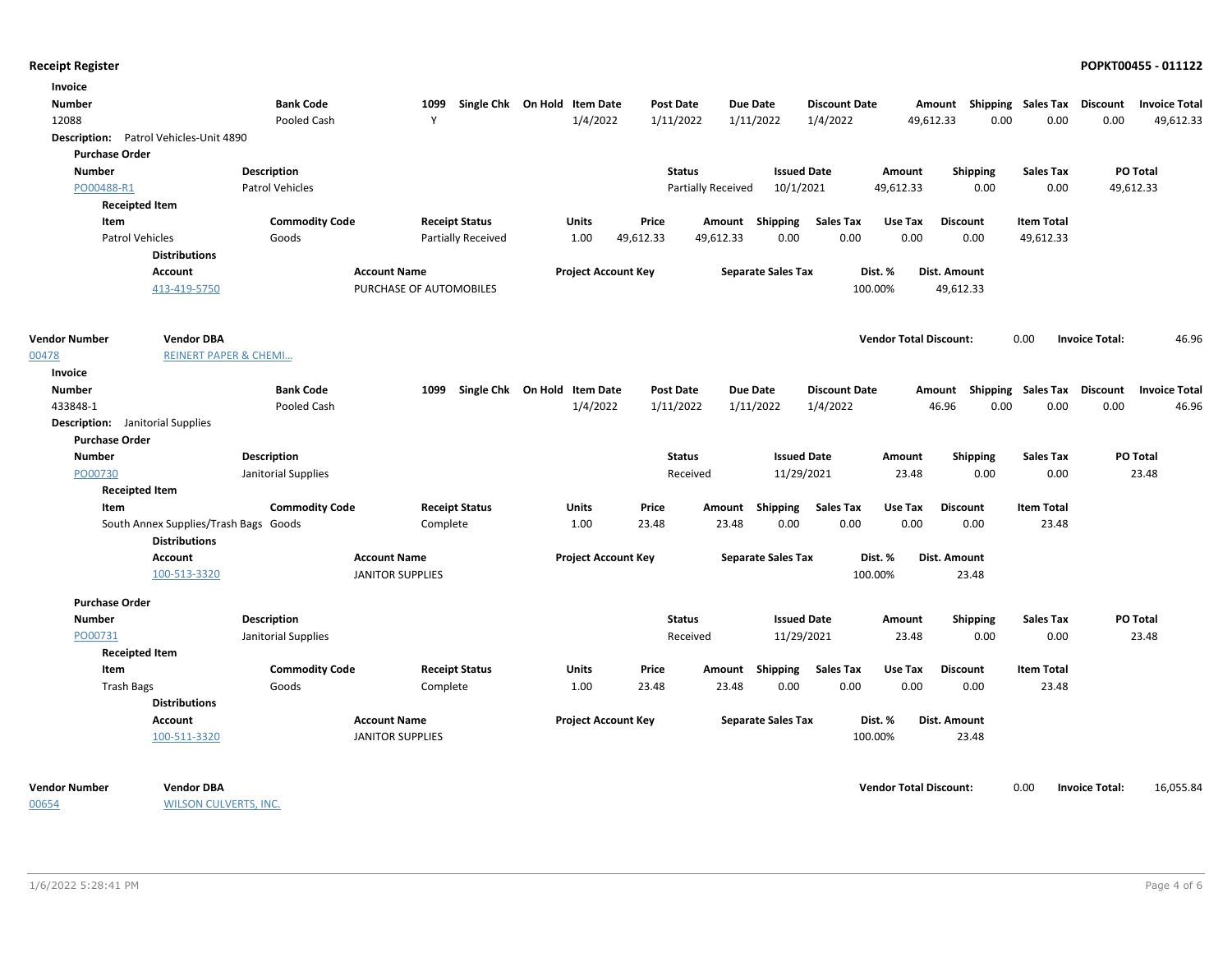| Invoice                            |                       |                              |                              |           |                |                           |                      |           |                   |                             |                                |                      |
|------------------------------------|-----------------------|------------------------------|------------------------------|-----------|----------------|---------------------------|----------------------|-----------|-------------------|-----------------------------|--------------------------------|----------------------|
| <b>Number</b>                      | <b>Bank Code</b>      | 1099                         | Single Chk On Hold Item Date |           | Post Date      | Due Date                  | <b>Discount Date</b> |           | Amount            | Shipping Sales Tax Discount |                                | <b>Invoice Total</b> |
| 85966                              | Pooled Cash           |                              | 12/30/2021                   |           | 1/11/2022      | 1/11/2022                 | 12/30/2021           |           | 16,055.84<br>0.00 | 0.00                        | 0.00                           | 16,055.84            |
| <b>Description:</b> PCT 2 CULVERTS |                       |                              |                              |           |                |                           |                      |           |                   |                             |                                |                      |
| <b>Purchase Order</b>              |                       |                              |                              |           |                |                           |                      |           |                   |                             |                                |                      |
| Number                             | Description           |                              |                              |           | <b>Status</b>  | <b>Issued Date</b>        |                      | Amount    | Shipping          | <b>Sales Tax</b>            | <b>PO Total</b>                |                      |
| PO00783                            | PCT 2 CULVERTS        |                              |                              |           | Received       | 1/6/2022                  |                      | 16,055.84 | 0.00              | 0.00                        | 16,055.84                      |                      |
| <b>Receipted Item</b>              |                       |                              |                              |           |                |                           |                      |           |                   |                             |                                |                      |
| Item                               | <b>Commodity Code</b> | <b>Receipt Status</b>        | <b>Units</b>                 | Price     | Amount         | Shipping                  | <b>Sales Tax</b>     | Use Tax   | <b>Discount</b>   | <b>Item Total</b>           |                                |                      |
| 12, 15 and 18" Bands               | Goods                 | Complete                     | 1.00                         | 346.63    | 346.63         | 0.00                      | 0.00                 | 0.00      | 0.00              | 346.63                      |                                |                      |
| <b>Distributions</b>               |                       |                              |                              |           |                |                           |                      |           |                   |                             |                                |                      |
| <b>Account</b>                     |                       | <b>Account Name</b>          | <b>Project Account Key</b>   |           |                | <b>Separate Sales Tax</b> |                      | Dist. %   | Dist. Amount      |                             |                                |                      |
| 220-622-3420                       |                       | <b>R&amp;B MAT. CULVERTS</b> |                              |           |                |                           |                      | 100.00%   | 346.63            |                             |                                |                      |
| <b>Receipted Item</b>              |                       |                              |                              |           |                |                           |                      |           |                   |                             |                                |                      |
| Item                               | <b>Commodity Code</b> | <b>Receipt Status</b>        | <b>Units</b>                 | Price     | Amount         | Shipping                  | Sales Tax            | Use Tax   | <b>Discount</b>   | <b>Item Total</b>           |                                |                      |
| Culverts (Misc sized)              | Goods                 | Complete                     | 1.00                         | 15,709.21 | 15,709.21      | 0.00                      | 0.00                 | 0.00      | 0.00              | 15,709.21                   |                                |                      |
| <b>Distributions</b>               |                       |                              |                              |           |                |                           |                      |           |                   |                             |                                |                      |
| <b>Account</b>                     |                       | <b>Account Name</b>          | <b>Project Account Key</b>   |           |                | <b>Separate Sales Tax</b> |                      | Dist. %   | Dist. Amount      |                             |                                |                      |
| 220-622-3420                       |                       | R&B MAT. CULVERTS            |                              |           |                |                           |                      | 100.00%   | 15,709.21         |                             |                                |                      |
|                                    |                       |                              |                              |           |                |                           |                      |           |                   |                             |                                |                      |
| <b>Packet Totals</b>               |                       |                              |                              |           |                |                           |                      |           |                   |                             |                                |                      |
| - 8<br>Vendors:<br>Invoices: 10    | Purchase Orders: 11   |                              | Amount: 67.553.82            |           | Shipping: 0.00 |                           | Tax: 0.00            |           | Discount: 0.00    |                             | <b>Total Amount: 67.553.82</b> |                      |